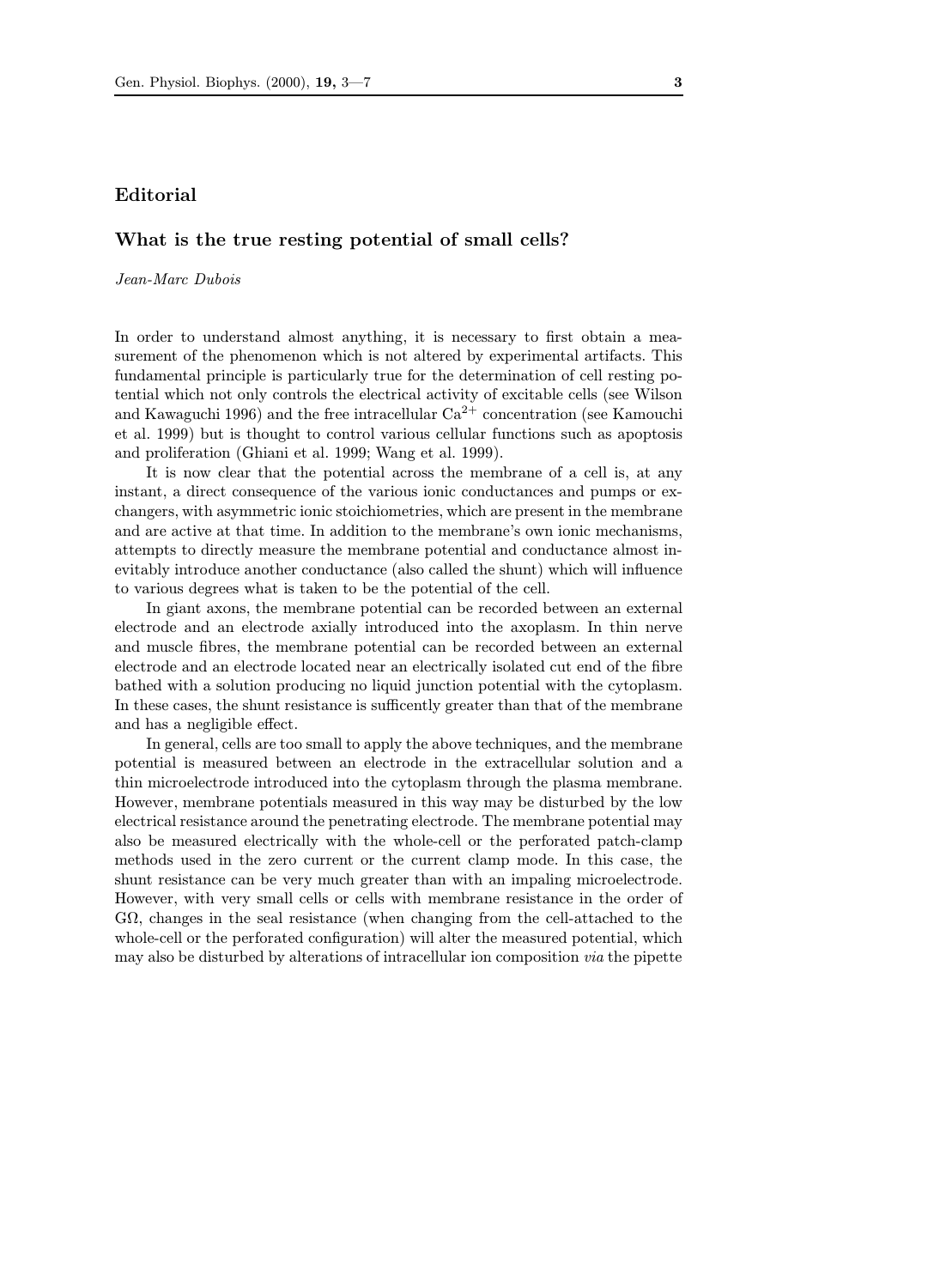solution. Moreover, in both of the above techniques, the membrane potential of cells with high membrane resistance can be influenced by junction potentials between the recording electrode and the cytoplasm or by small offset currents delivered by the recording amplifier or the electrical stimulator.

Another method to determine the membrane potential of small cells is to measure the equilibrium distribution of voltage sensitive dyes between the extra- and intracellular phases of the membrane. However, membrane potentials measured with such an optical method can be altered if the dye is not equally distributed in the cytoplasm or accumulates in cell organelles. Moreover, membrane resistance measurements which require the injection into the cell of a depolarizing or a hyperpolarizing current cannot be made with this method. For these reasons, optical methods are less used than electrical ones.

In view of the above possible artifacts, I would like to raise some experimental and theoretical contradictions arising from resting potential determinations in neuroblastoma and glioma cells, which are classical models for normal and tumoral brain cells.

Since the Bernstein hypothesis, the resting potential of animal cells is universally assumed to be mainly determined by passive permeability of the membrane for K<sup>+</sup> ions (i.e. K<sup>+</sup> channels). If one neglects Na<sup>+</sup> and Cl*<sup>−</sup>* permeabilities of the membrane, the resting potential equals the Nernst potential for  $K^+$  ions. Such is the case for skeletal muscles and some neurons and glia cells, the resting potential of which is very close to the equilibrium potential for  $K^+$  ions. For most other cells, less negative resting potentials are assumed to arise from a non negligible permeability for Na<sup>+</sup> and/or Cl*<sup>−</sup>* ions, with more positive equilibrium potentials. If this conclusion is correct, for several cell types less negative resting potentials can also be due to the fact that the shunt resistance around the recording electrode, with a zero equilibrium potential, contributes to the measured potential. This may explain how the resting potential, measured under the same experimental conditions and in similar cells, may vary according to experiments and methods used, between *−*30 mV and *−*90 mV ( see Lichtshtein et al. 1979; Brismar 1995; Bianchi et al. 1998). Moreover, the cell input resistance measured in the same cell types with a microelectrode is generally much smaller (in the order of  $10^7 \Omega$ ) than when measured with a patch-clamp pipette (in the order of  $10^9 \Omega$ ). From these examples it is clear that the measured resting potential of small cells with low ion channel densities (i.e. with a high membrane resistance) is largely dependent on the shunt resistance around the recording electrode (see Fig. 1A), in accordance with Ohm's law:

$$
\frac{1}{R_{\rm in}} = \frac{1}{R_{\rm m}} + \frac{1}{R_{\rm s}},\tag{1}
$$

where:  $R_{\text{in}}$  = input resistance,  $R_{\text{m}}$  = membrane resistance and  $R_{\text{s}}$  = shunt resistance.

In general, resting potentials of neuroblastoma and glioma cells are almost similar when measured with the patch-clamp method or with dyes but are less negative when measured with a microelectrode. Moreover, potentials are more negative as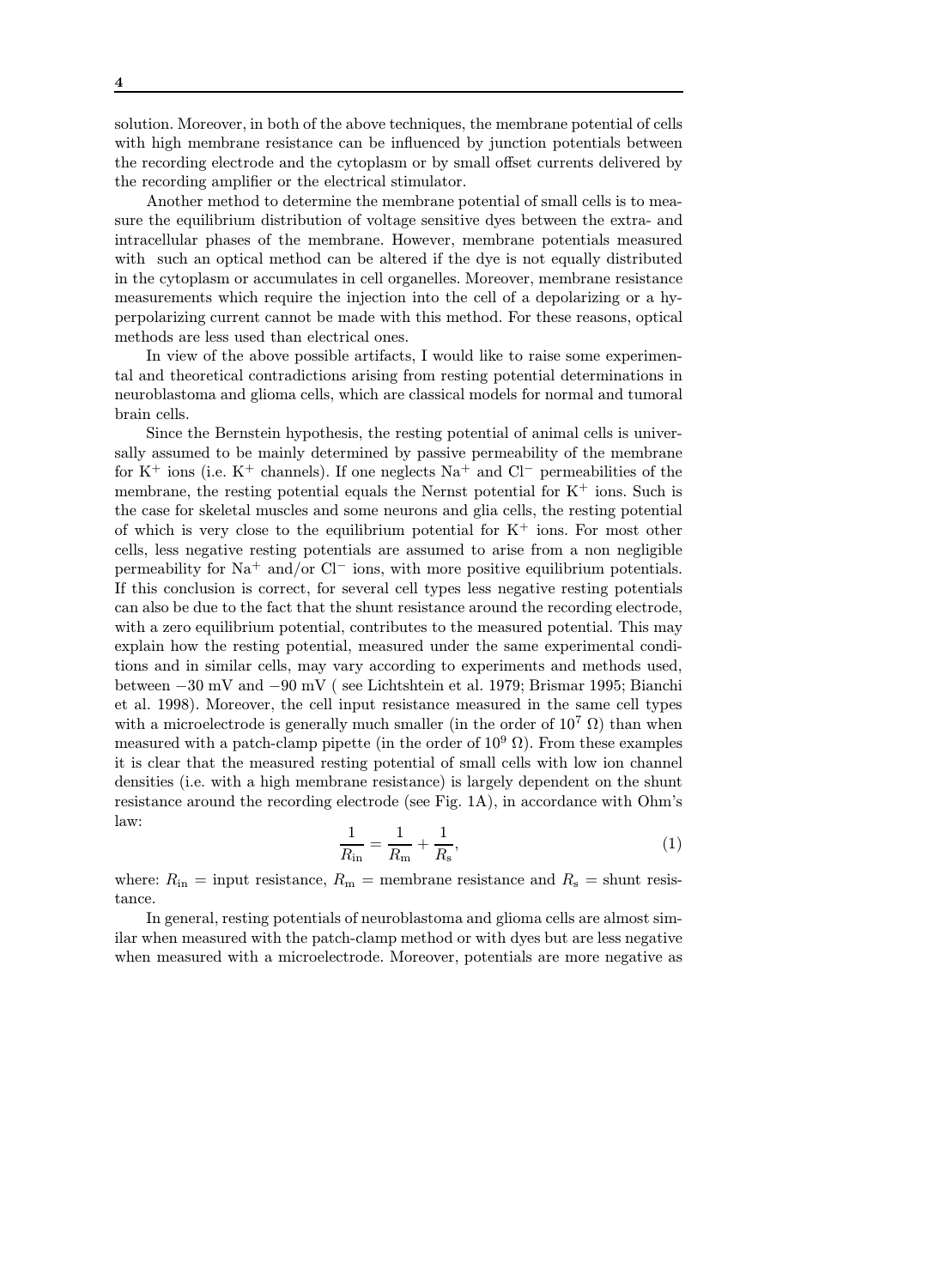

Figure 1. Membrane current-voltage curves and zero current potentials. Theoretical steady-state current-voltage curves and zero current potentials (resting potentials) of a cell which possesses voltage dependent  $K^+$  and  $Na^+$  channels and voltage independent non selective channels.

A. The specific  $\mathrm{Na}^+$  current was ignored. The steady-state outward  $\mathrm{K}^+$  current, calculated from values reported by Arcangeli et al. (1995) for a HERG-like current is the product of *g* (activation)  $\times h$  (inactivation)  $\times g_{\text{max}} \times (V - V_K)$ . Steady-state activation and inactivation were calculated from the Boltzman equation:

$$
g \text{ or } h = 1/(1 + \exp((V - V_{0.5})/k))
$$
 (2)

with *<sup>V</sup>*<sup>0</sup>*.*<sup>5</sup> <sup>=</sup> *<sup>−</sup>*49 mV (activation) and *<sup>−</sup>*37 mV (inactivation) and *<sup>k</sup>* = 18 mV (activation) and  $-5.5$  mV (inactivation).  $g_{\text{max}} = 10$  nS and  $V_K = -84$  mV. The non specific current was assumed to reverse at 0 mV membrane potential. Between *−*70 mV and *−*80 mV, the input resistance is 3 GΩ (a) and 0.5 GΩ (b). The zero current voltage (arrows) is *<sup>−</sup>*49*.*<sup>5</sup> mV (a) and *<sup>−</sup>*37*.*5 mV (b). According to Eq. (1), assuming that this difference is due to a change in the shunt resistance  $(R_s)$  and if  $R_s$  equals 10 G $\Omega$  in (a), it is only 0.566 G $\Omega$  in (b), the membrane resistance  $(R_m)$  between  $-70$  mV and  $-80$  mV equals 4.286 G $\Omega$  and the true resting potential (with an infinite  $R_s$ ) is  $-51.5$  mV.

B. Same conditions that in (Aa) but with an additional persistent  $Na<sup>+</sup>$  current which is the product of *g* (activation)  $\times$   $g_{\text{max}} \times (V - V_{\text{Na}})$ . The steady-state activation was calculated from the Boltzman equation with  $V_{0.5} = -30$  mV and  $k = -5$  mV.  $g_{\text{max}} = 1.2$ nS and  $V_{\text{Na}} = 50$  mV. The thick curve is the total current. It has three reversal potentials which correspond to three possible resting potentials.

the input resistance is larger. For instance, in patch-clamped human neuroblastoma cells, Ginsborg et al. (1991) measured resting potentials and input resistances between *−*30 mV and *−*60 mV and 0.8 GΩ and 3 GΩ respectively. This scattering can have at least three explanations, namely: 1) the membrane conductance and the ratio of  $K^+/Na^+$  conductances vary from one cell to another (see McKhann et al. 1997, for resting membrane potential values reported for astrocytes); 2) the smaller values of the input resistance are due to a low seal resistance between the pipette and the membrane; 3) an inward depolarizing-activated current contributes to the resting potential (see Fig. 1B). In this latter case, it must be noted that de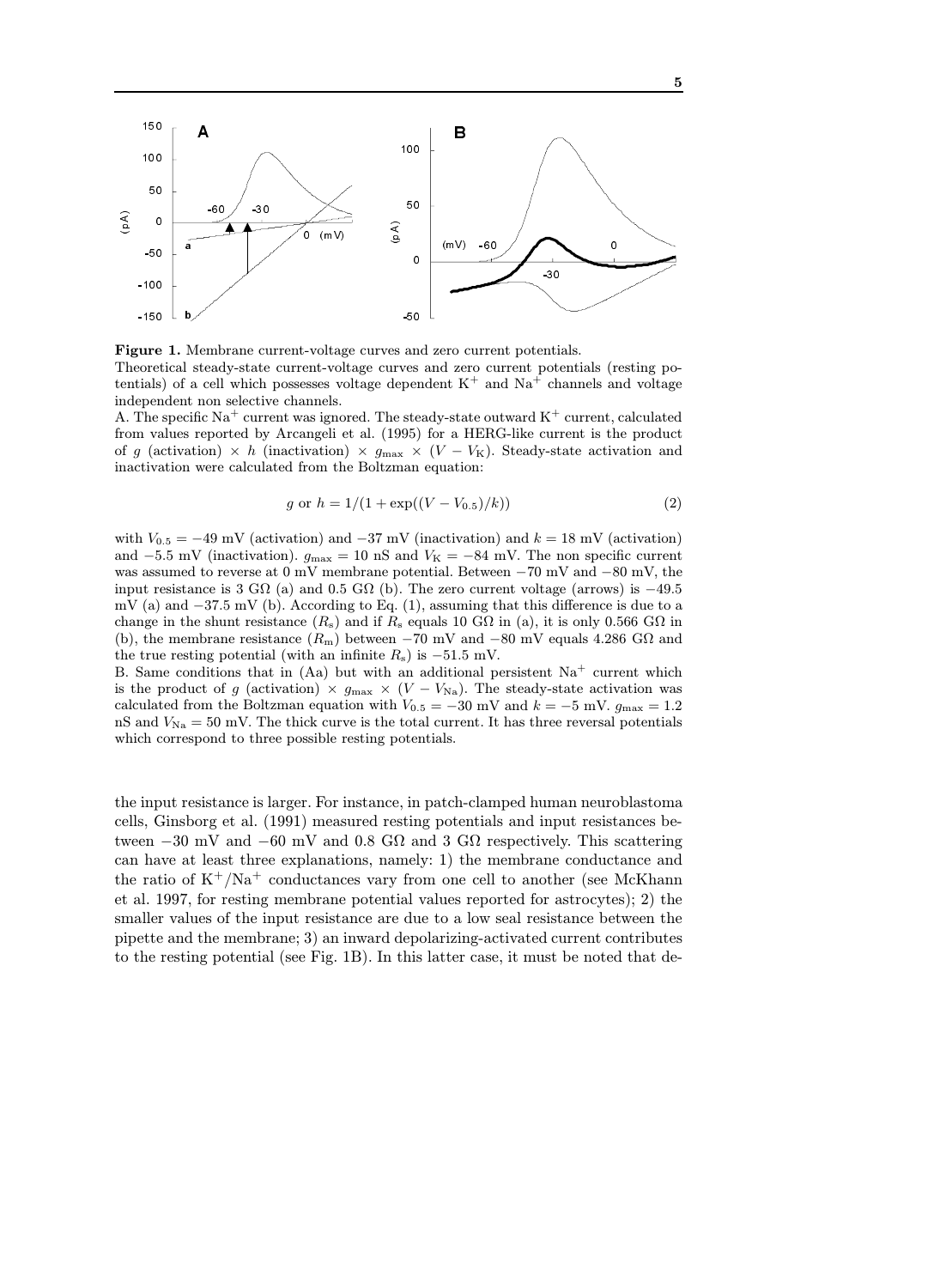pending on the active channel types, cells can have several zero current potentials and thus, under certain conditions (injection of a current into the cell, postsynaptic potentials or synchronized opening of several channels), the resting potential can switch from one value to another as already observed on nerve fibres and neurons (Stämpfli 1959; Wilson and Kawaguchi 1996; Gola et al. 1998). However, in these cases, if the shunt resistance is decreased, only one resting depolarized potential can be obtained.

Uncertainties in the true value of the resting potential can lead us to think that some conclusions about the physiological roles for the resting potential are wrong, and can explain some contradictions in the literature concerning these roles. For instance, it is now widely recognized that plasma membrane  $K^+$  channels control the mitogenesis of normal and tumor cells (see Dubois and Rouzaire-Dubois 1993; Wonderlin and Strobl 1996). Among other hypotheses, it has been assumed that the inhibition of cell proliferation by  $K^+$  channel blockers is due to membrane depolarization (Ghiani et al. 1999). This is in apparent contradiction with both the observation that cancer cells are less polarized than normal cells and the conclusion that a depolarized resting potential is required for unlimited tumor growth (Bianchi et al. 1998). Reasons for this contradiction may be that the proliferation of cancer cells is not controlled by membrane potential (Rouzaire-Dubois and Dubois 1998) and/or the error in the resting potential determination of cancer cells is larger than that of normal cells because the former ones have a lower ion channel density and consequently, their measured resting potential is more dependent on the shunt resistance than that of the latter.

In conclusion, one can say that the question: "what is the true resting potential of small cells?" remains open. Given that it is impossible to know the relative contribution of the shunt resistance to the input resistance, resting potential values depend on exclusion criteria used to define the limit of depolarization of the cells that are included for analysis. Since these criteria are not objective, they can be at the origin of contradictory conclusions on the value of the resting potential of a given cell type and on its physiological roles (see for instance: Brismar 1995; McKhann et al. 1997; Bianchi et al. 1998).

## References

- Arcangeli A., Bianchi L., Becchetti A., Faravelli L., Coronnello M., Mini E., Olivotto M., Wanke E. (1995): A novel inward-rectifying  $K^+$  current with a cell cycle dependence governs the resting potential of mammalian neuroblastoma cells. J. Physiol. (London) 489, 455—471
- Bianchi L., Wible B., Arcangeli A., Taglialatela M., Morra F., Castaldo P., Crociani O., Rosati B., Faravelli L., Olivotto M., Wanke E. (1998): herg encodes a  $K^+$  current highly conserved in tumors of different histogenesis: a selective advantage for cancer cells? Cancer Res. 58, 815—822

Brismar T. (1995): Physiology of transformed glial cells. Glia 15, 231—243

Dubois J. M., Rouzaire-Dubois B. (1993): Role of potassium channels in mitogenesis. Prog. Biophys. Mol. Biol. 59, 1—21